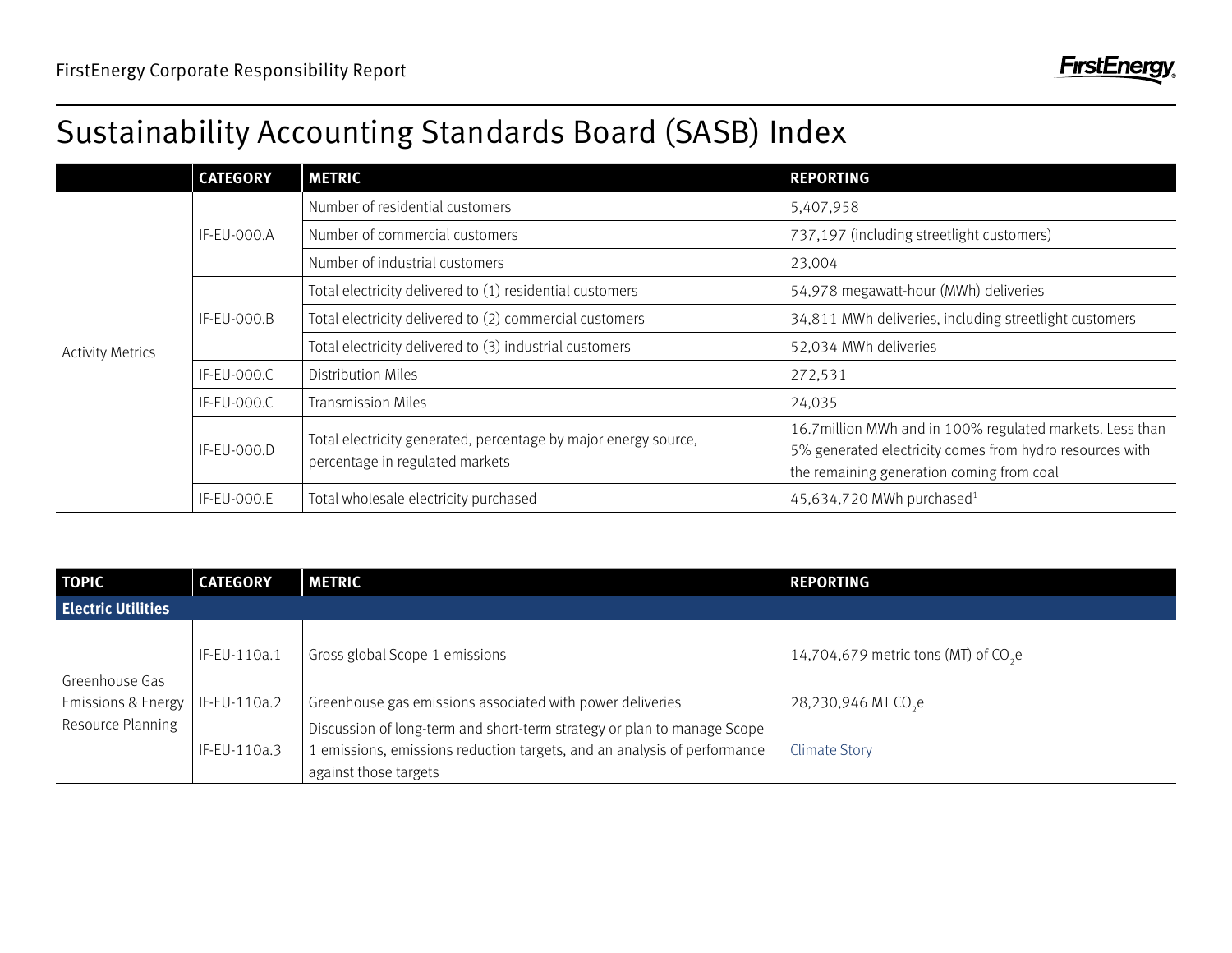| <b>TOPIC</b>                                                         | <b>CATEGORY</b> | <b>METRIC</b>                                                                                                                                      | <b>REPORTING</b>                                                                                                                |
|----------------------------------------------------------------------|-----------------|----------------------------------------------------------------------------------------------------------------------------------------------------|---------------------------------------------------------------------------------------------------------------------------------|
| Greenhouse Gas<br><b>Emissions &amp; Energy</b><br>Resource Planning | IF-EU-110a.4    | Number of customer accounts served in markets subject to renewable<br>portfolio standards (RPS)                                                    | 5,602,538 <sup>2</sup>                                                                                                          |
|                                                                      |                 | Percentage fulfillment of RPS target by market                                                                                                     | Solar: 1.3% (1,679,123 REC) <sup>3</sup><br>Non-Solar: 13.0% (16,476,530 REC)                                                   |
| Air Quality                                                          | IF-EU-120a.1    | Air emissions of the following pollutants: NOx                                                                                                     | 9,676 MT                                                                                                                        |
|                                                                      |                 | Air emissions of the following pollutants: SOx                                                                                                     | 11,335 MT                                                                                                                       |
|                                                                      |                 | Air emissions of the following pollutants: Mercury                                                                                                 | .03 MT                                                                                                                          |
| Water Management                                                     | IF-EU-140a.1    | Total water withdrawn                                                                                                                              | 66,405 megaliters (ML) and 0% - FirstEnergy does not<br>operate in regions with high or extremely high baseline<br>water stress |
|                                                                      |                 | Total water consumed, percentage of each in regions with high or<br>extremely high baseline water stress                                           | 15,946 ML and 0% - FirstEnergy does not operate in<br>regions with high or extremely high baseline water stress                 |
|                                                                      | IF-EU-140a.2    | Number of incidents of non-compliance associated with water quantity<br>and/or quality permits, standards, and regulations                         | $\overline{3}$                                                                                                                  |
|                                                                      | IF-EU-140a.3    | Description of water management risks and discussion of strategies and<br>practices to mitigate those risks                                        | 2020 CDP Water                                                                                                                  |
| Coal Ash<br>Management                                               | IF-EU-150a.1    | Amount of coal combustion residuals (CCR) generated, percentage recycled                                                                           | 2,447,628 MT; 21.4% recycled                                                                                                    |
|                                                                      | IF-EU-150a.2    | Total number of coal combustion residual (CCR) impoundments, broken<br>down by hazard potential classification and structural integrity assessment | $\mathbf{1}$                                                                                                                    |
| Energy Affordability                                                 | IF-EU-240a.1    | Average retail electric rate for (1) residential, (2) commercial,<br>and (3) industrial customers                                                  | <b>ESG Data Tables</b>                                                                                                          |
|                                                                      | IF-EU-240a.2    | Typical monthly electric bill for residential customers for (1) 500 kWh<br>and (2) 1,000 kWh of electricity delivered per month                    | <b>ESG Data Tables</b>                                                                                                          |
|                                                                      | IF-EU-240a.3    | Number of residential customer electric disconnections for non-payment,<br>reconnected within 30 days                                              | 22,655                                                                                                                          |
|                                                                      | IF-EU-240a.4    | Discussion of impact of external factors on customer affordability of<br>electricity, including the economic conditions of the service territory   | Sustainable Energy Future<br><b>ESG Data Tables</b><br><b>Customer Experience</b>                                               |